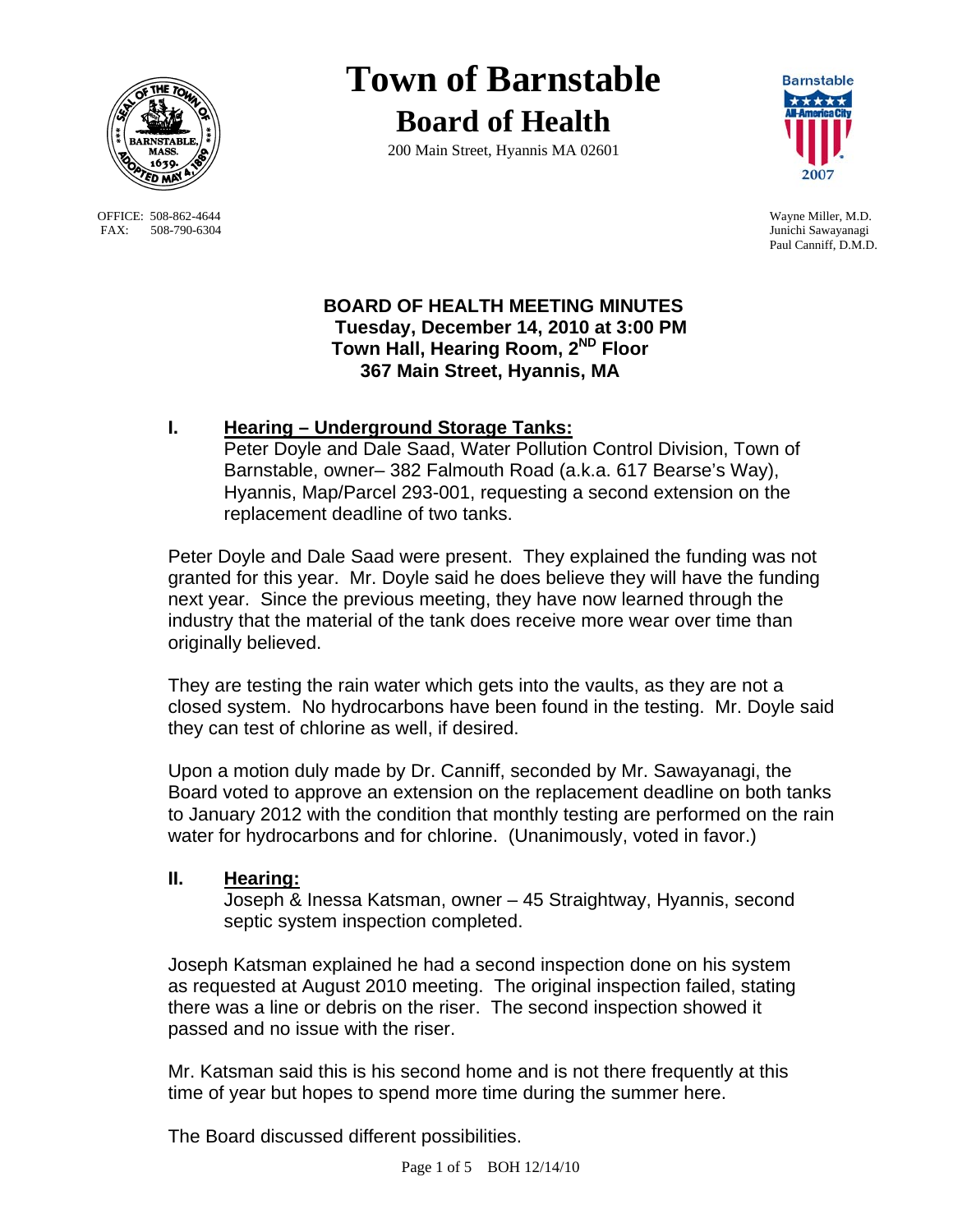Upon a motion duly made by Dr. Canniff, seconded by Mr. Sawayanagi, the Board voted to request another "partial" inspection be made during the last two weeks of August 2011 (after the maximum use time frame). During the "partial" inspection, the Board wants to have the Pit examined and pictures taken of the Pit and its riser to show it is fine. (Unanimously, voted in favor.)

## **III. Hearing: Show- Cause for Stable Permit:**

POSTPONED Sally Burke, owner of Sea Flash Farm – 2346 Meetinghouse UNTIL Way, West Barnstable, 14 horses, violations of JAN 11, 2011 Chapter 376-8 and 376-9.

#### **IV. Innovation/Alternative System (Cont.):**

 Winston Steadman, All Cape Environmental represents Brian Smith, owner – Fancy's Market, 699 Main Street, Osterville, Map/Parcel 141- 011, with Monitoring Plan for Sludgehammer System, requests revisions to Board of Health approval letter to change to General Use.

Winston Steadman was present. The discussion focused on terms of DEP letter.

Dr. Miller spoke with Brian Dudley and was told that in this case, where the system handles less than 2,000 gallons per day, it qualifies for the category of Residential.

The Board chose the monitoring plan of testing monthly for the first six months, then it will be tested quarterly for the next 18 months Upon a motion duly made by Dr. Canniff, seconded by Mr. Sawayanagi, the Board voted to change the approval letter to General Use with the conditions that 1) the DEP recognizes the application of "residential" in this situation where the system handles less the 2,000 gallons a day, and 2) the monitoring will be monthly for the first six months, then it will be quarterly for the next 18 months. After two years, the owner will come back to the Board to require the monitoring plan. (Unanimously, voted in favor.)

## **V. Variance – Septic (New):**

A. Michael Pimentel, JC Engineering, representing Village Square South Condominium Association, owners – 39 Tower Hill Road, Osterville, Map/Parcel 117 – 072-A, requesting three variances.

Michael Pimentel was present.

Upon a motion duly made by Dr. Canniff, seconded by Mr. Sawayanagi, the Board voted to approve with the condition that in the future when the systems fail at the complex, I/A systems will be considered. Monitoring will be quarterly the first two years, then once a year thereafter. (Unanimously, voted in favor.)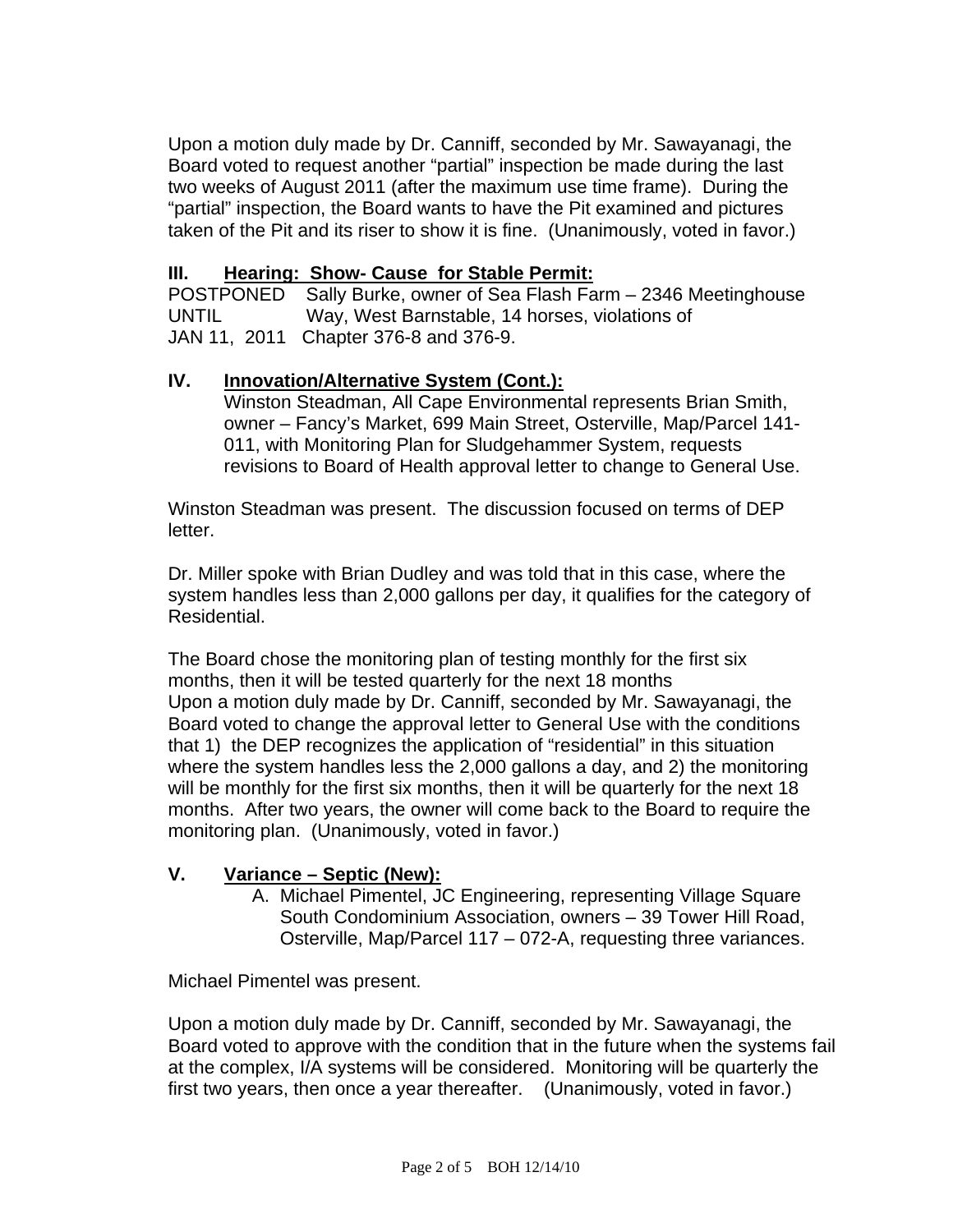- WITHDRAWN B. Robert Dunphy, Dublin Companies, representing Shawn & Robert Harris, owners – 141 Old Stage Road, Centerville, Map/Parcel 189-086-002, 0.23 acre parcel, one septic variance, demolition/new construction.
- C. Peter Sullivan, Sullivan Engineering, representing Rhea Clark, Trustee, Marcia & Frederick Floyd Trust, owner – 29 Irving Avenue, Hyannis, Map/Parcel 286-005, 5,301 square foot parcel, requesting multiple septic variances.

Peter Sullivan was present and discussed his plan.

Staff recommended approval.

Upon a motion duly made by Dr. Canniff, seconded by Mr. Sawayanagi, the Board voted to approve the multiple septic variances without any conditions. (Unanimously, voted in favor.)

D. Catherine Gulliver, owner – 254 Greenwood Avenue, Hyannis, Map/Parcel 288-178, 0.33 acre lot, septic system installed in 2005, homeowner requests additional time to connect to future sewer line.

Catherine Gulliver was present. The records show that the tank and the D-box were replaced five years ago. The Board asked why the tank had needed to be replaced. Apparently, when the house was being rebuilt, the contractor had driven over the tank and it was crushed. The leaching system is over 19 years old which is the most important aspect of the system. The Board noted that the leaching system is at the end of its life.

Catherine stated she is the only one living in the house and believes the leaching field will last a long time. She suggested the Board allow individuals to have their systems inspected every two years and if working fine, allow them to continue.

Mr. McKean will be working on a procedure for people to sign up for hardship extensions.

Catherine chose to withdraw her request to extend time to hook up to the sewer at this time. WITHDRAWN.

# **VI. Variance – Food (New):**

A. Julie Kimball, owner, Katie's Ice Cream, Too – New location at Cape Cod Mall, 769 Iyannough Road, Hyannis, (formerly: Brigham's), toilet facility variance.

Julie Kimball was present and asked if she would be allowed to use two very small tables. The Board said no, as it would set a precedent.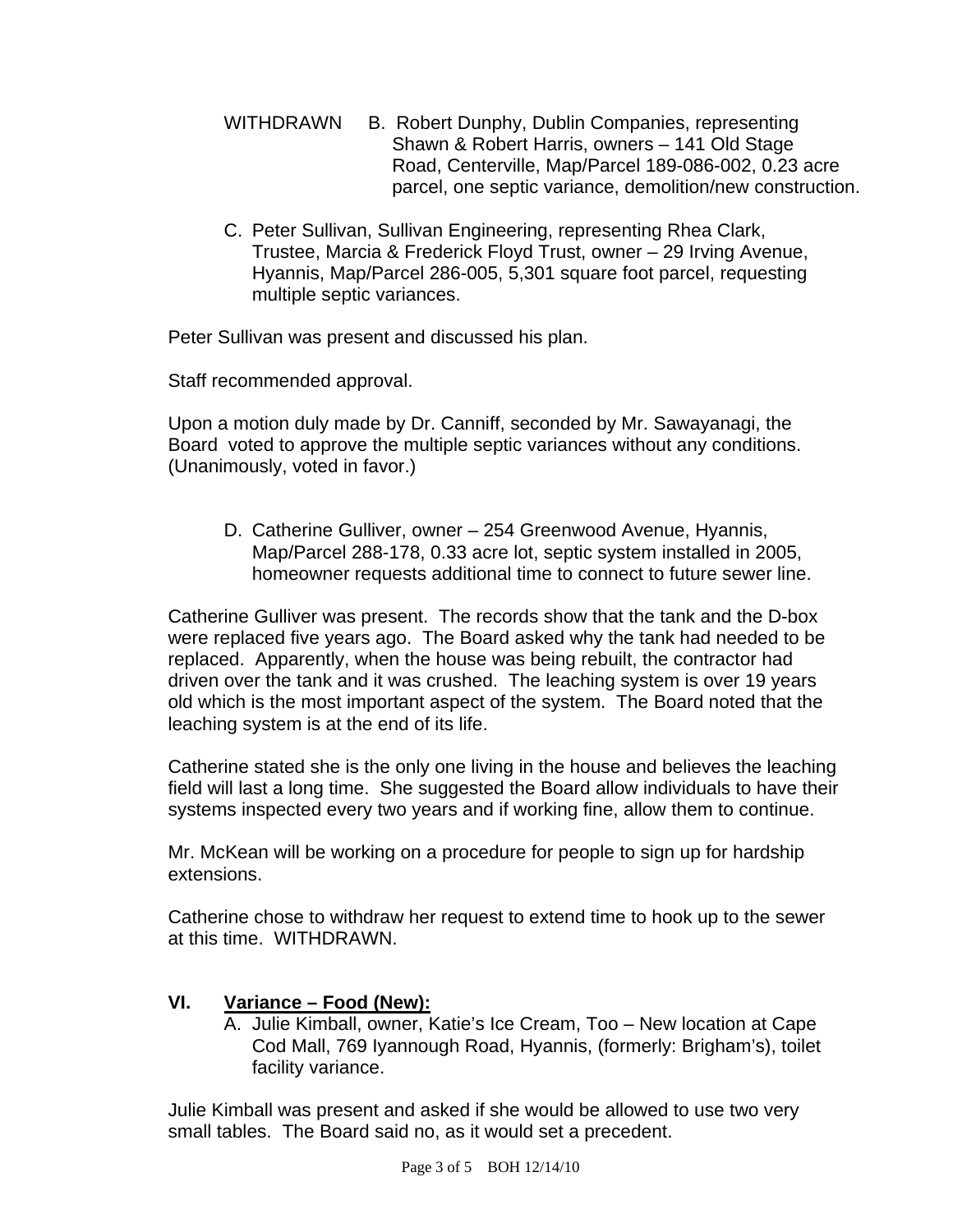Upon a motion duly made by Mr. Sawayanagi, seconded by Dr. Canniff, the Board voted to approve the toilet facility variance with the condition that only benches are used and no tables be used. (Unanimously, voted in favor.)

> B. Mario Mariani representing Pain D'Avignon Café – 15 Hinckley Road, Hyannis, outdoor dining, air curtain variance.

Mario Mariani was present and expressed that the 19 seat outside receive full service, along with 63 seats indoors.

The Board requires both screens and air curtains for outside dining. Pain D'Avignon Café is applying for a variance so that they do not need the screen as well as an air curtain.

If the owner is able to locate models reasonable priced and which create low noise-levels, Mario asked the Board to consider approval of the air curtain (allowing them to operate without a screen). The Board expressed being comfortable in using the air curtain alone provided it is on all the time the door is open. (The drawback is that it does not help with keeping animals out.) Mario stated the building has people at it for the majority of the day (average of 21 hours which keeps the animals out). The owner will get pricing on air curtains. They would need five air curtains.

Upon a motion duly made by Dr. Canniff, seconded by Mr. Sawayanagi, the Board voted to continue until Feb 8, 2011. (Unanimously, voted in favor.)

## **VII. License: Disposal Works (Septic Installer):**

A. Robert Ruggiero, Acton, MA

Robert Ruggiero called and is working with Stephen Poole today and they are unable to attend the meeting as their current project has demanded their attention.

Upon a motion duly made by Mr. Sawayanagi, seconded by Dr. Canniff, the Board voted to approve for a septic license with the condition that the references are approved. (Unanimously, voted in favor.)

B. Stephen E. Poole, Hudson, MA

Upon a motion duly made by Mr. Sawayanagi, seconded by Dr. Canniff, the Board voted to approve for a septic license with the condition that the references are approved. (Unanimously, voted in favor.)

## **VIII. Old / New Business:**

A. Enforcement of dumpster screening regulation.